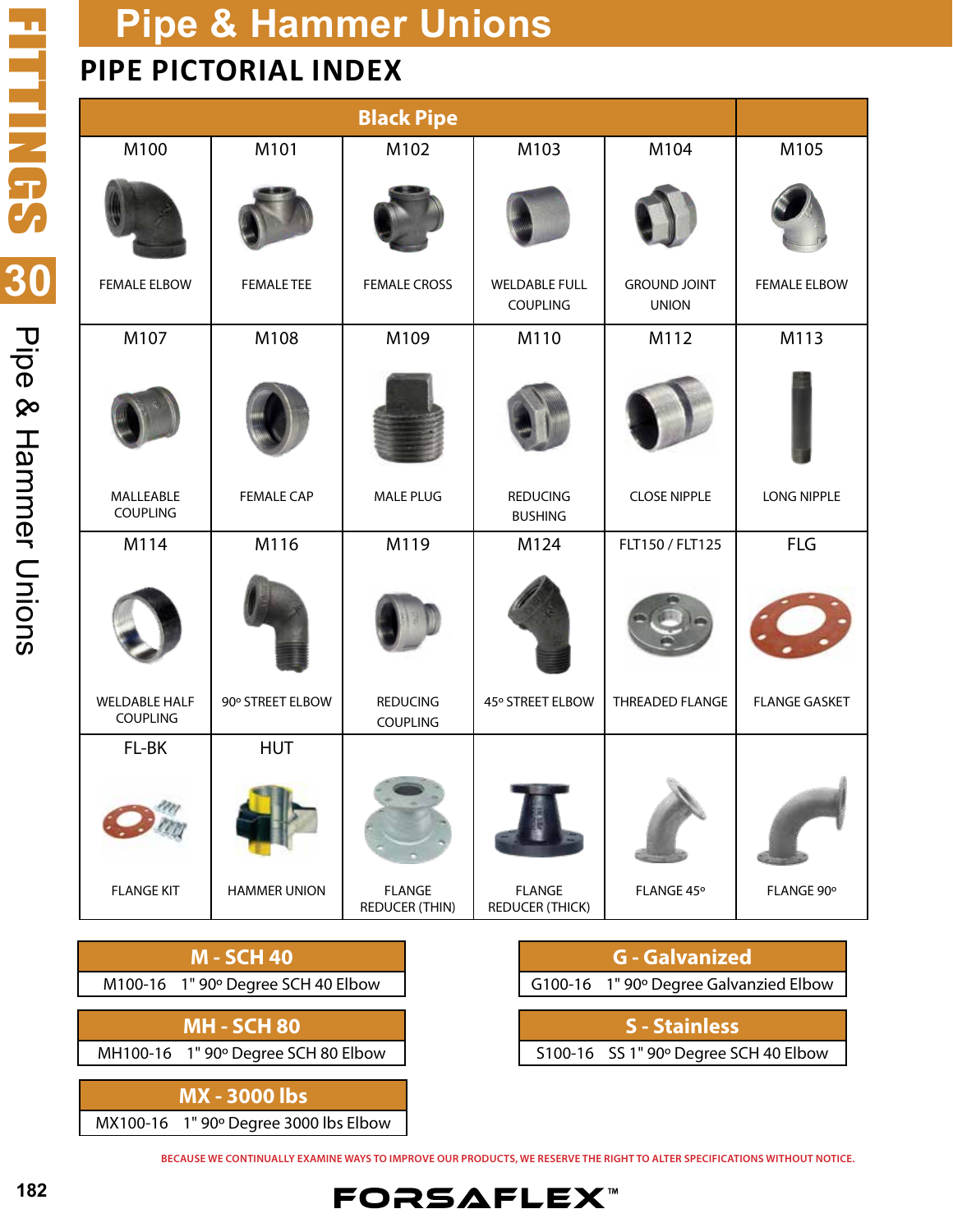### **PIPE FITTINGS - BLACK IRON SCH 40**





### **FEMALE 90˚ELBOW**





**M101**

| Size               | <b>Part Number</b>   |
|--------------------|----------------------|
| 1⁄8″               | M101-2               |
| $\frac{1}{4}$      | M <sub>101-4</sub>   |
| $\frac{3}{8}$ "    | M101-6               |
| $\frac{1}{2}$      | M <sub>101-8</sub>   |
| 3/4''              | M101-12              |
| 1 <sup>''</sup>    | M <sub>101</sub> -16 |
| $1 - \frac{1}{4}$  | M101-20              |
| $1 - \frac{1}{2}$  | M101-24              |
| $2^{\prime\prime}$ | M101-32              |
| $2 - \frac{1}{2}$  | M <sub>101</sub> -40 |
| 3″                 | M101-48              |
| 4 <sup>''</sup>    | M101-64              |
| 6″                 | M101-96              |

**FEMALE TEE**

**FITTINGS TTTNGS 30** Pipe & Hammer Chions Pipe & Hammer Unions



### **FEMALE CROSS**

| <b>Part Number</b>  | <b>Size</b>       |
|---------------------|-------------------|
| M102-4              | 1/4"              |
| M <sub>102-6</sub>  | $\frac{3}{8}$     |
| M102-8              | $\frac{1}{2}$     |
| M102-12             | 3/4''             |
| M102-16             | 1''               |
| M <sub>102-20</sub> | $1 - \frac{1}{4}$ |
| M102-24             | $1 - \frac{1}{2}$ |
| M <sub>102-32</sub> | 2 <sup>n</sup>    |
| M102-40             | $2 - \frac{1}{2}$ |
| M102-48             | 3''               |
| M102-64             | 4″                |

### **M103**



### **M102 M102 PEMALE CROSS M103 WELDABLE FULL COUPLINGS**

| <b>Part Number</b> | <b>Size</b>       |
|--------------------|-------------------|
| M103-2             | 1⁄8"              |
| M103-4             | $\frac{1}{4}$     |
| M103-6             | $\frac{3}{8}$ "   |
| M103-8             | $\frac{1}{2}$     |
| M103-12            | 3/4''             |
| M103-16            | 1 <sup>''</sup>   |
| M103-20            | $1 - \frac{1}{4}$ |
| M103-24            | $1 - \frac{1}{2}$ |
| M103-32            | 2″                |
| M103-40            | $2 - \frac{1}{2}$ |
| M103-48            | 3''               |
| M103-64            | 4"                |
| M103-96            | 6″                |

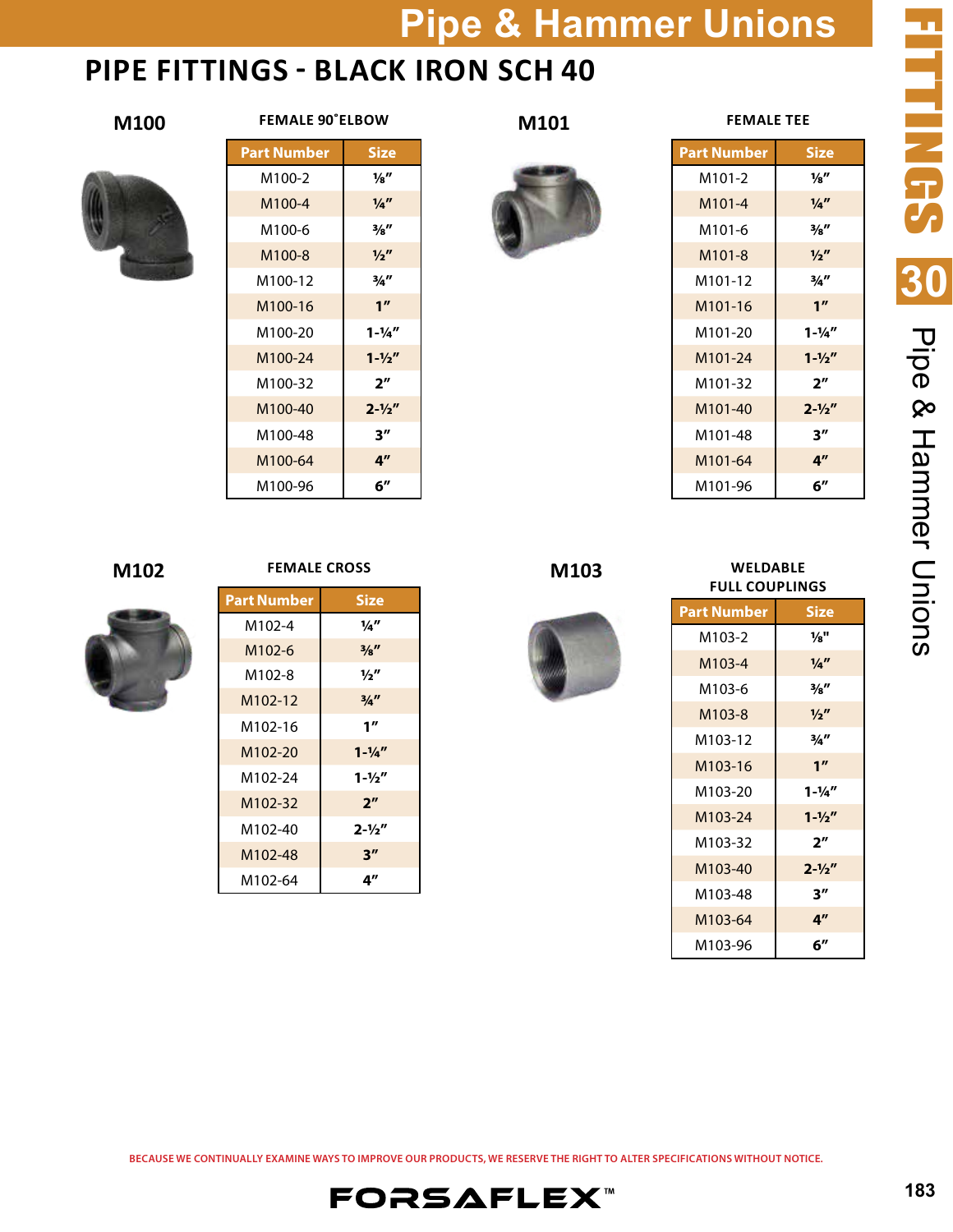## **Pipe & Hammer Unions PIPE FITTINGS - BLACK IRON SCH 40**

### **M104**



| <b>GROUND JOINT UNION</b> |  |
|---------------------------|--|
|---------------------------|--|

| Part Number | <b>Size</b>       |
|-------------|-------------------|
| M104-4      | 1/4"              |
| M104-6      | $\frac{3}{8}$     |
| M104-8      | $\frac{1}{2}$     |
| M104-12     | 3/4               |
| M104-16     | 1 <sup>''</sup>   |
| M104-20     | $1 - \frac{1}{4}$ |
| M104-24     | $1 - \frac{1}{2}$ |
| M104-32     | 2 <sup>n</sup>    |
| M104-48     | 3''               |
| M104-64     | 4″                |





| <b>FEMALE 45° ELBOW</b> |                    |  |
|-------------------------|--------------------|--|
| <b>Part Number</b>      | <b>Size</b>        |  |
| M105-2                  | 1⁄8″               |  |
| M105-4                  | $\frac{1}{4}$      |  |
| M105-6                  | $\frac{3}{8}$ "    |  |
| M105-8                  | $\frac{1}{2}$      |  |
| M105-12                 | 3/4''              |  |
| M105-16                 | 1 <sup>''</sup>    |  |
| M105-20                 | $1 - \frac{1}{4}$  |  |
| M105-24                 | $1 - \frac{1}{2}$  |  |
| M105-32                 | 2 <sup>n</sup>     |  |
| M105-40                 | $2 - \frac{1}{2}$  |  |
| M105-48                 | $3^{\prime\prime}$ |  |
| M105-64                 | 4"                 |  |

### **M107**



### **MALLEABLE COUPLINGS M108**

| <b>Part Number</b> | <b>Size</b>       |
|--------------------|-------------------|
| M107-2             | 1⁄8″              |
| M107-4             | $\frac{1}{4}$     |
| M107-6             | $\frac{3}{8}$ "   |
| M <sub>107-8</sub> | $\frac{1}{2}$     |
| M107-12            | 3/4''             |
| M107-16            | 1 <sup>n</sup>    |
| M107-20            | $1 - \frac{1}{4}$ |
| M107-24            | $1 - \frac{1}{2}$ |
| M107-32            | 2 <sup>n</sup>    |
| M107-40            | $2 - \frac{1}{2}$ |
| M107-48            | 3''               |
| M107-64            | 4″                |
| M107-96            | 6″                |



#### **FEMALE CAPS**

| <b>Part Number</b> | <b>Size</b>       |
|--------------------|-------------------|
| M108-2             | $\frac{1}{8}$     |
| M108-4             | $\frac{1}{4}$     |
| M108-6             | 3/8″              |
| M108-8             | $\frac{1}{2}$     |
| M108-12            | 3/4''             |
| M108-16            | 1 <sup>''</sup>   |
| M108-20            | $1 - \frac{1}{4}$ |
| M108-24            | $1 - \frac{1}{2}$ |
| M108-32            | 2 <sup>''</sup>   |
| M108-40            | $2 - \frac{1}{2}$ |
| M108-48            | 3''               |
| M108-64            | 4″                |
| M108-96            | 6″                |

**BECAUSE WE CONTINUALLY EXAMINE WAYS TO IMPROVE OUR PRODUCTS, WE RESERVE THE RIGHT TO ALTER SPECIFICATIONS WITHOUT NOTICE.**

**FORSAFLEX**™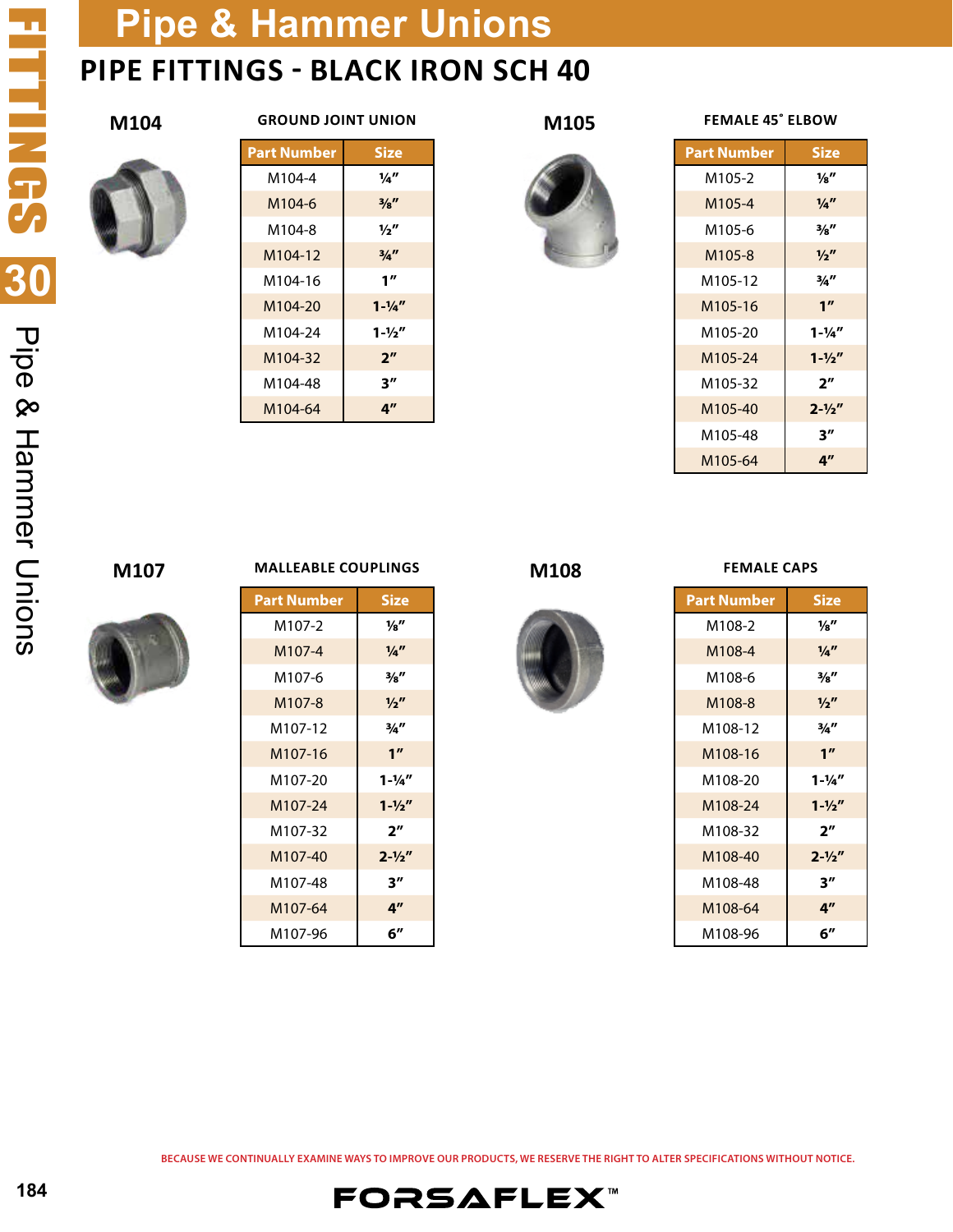**M110**

## **PIPE FITTINGS - BLACK IRON SCH 40**



| <b>MALE PLUGS</b> |  |
|-------------------|--|
|                   |  |

| Part Number | <b>Size</b>       |
|-------------|-------------------|
| M109-2      | 1⁄8″              |
| M109-4      | $\frac{1}{4}$     |
| M109-6      | $\frac{3}{8}$ "   |
| M109-8      | $\frac{1}{2}$     |
| M109-12     | 3/4″              |
| M109-16     | 1 <sup>''</sup>   |
| M109-20     | $1 - \frac{1}{4}$ |
| M109-24     | $1 - \frac{1}{2}$ |
| M109-32     | 2 <sup>''</sup>   |
| M109-40     | $2 - \frac{1}{2}$ |
| M109-48     | 3''               |
| M109-64     | 4″                |

### **M112**



| <b>Part Number</b> | <b>Pipe Size</b>  | Length |
|--------------------|-------------------|--------|
| M112-2             | 1⁄8″              | Close  |
| M112-4             | $\frac{1}{4}$     | Close  |
| M112-6             | $\frac{3}{8}$     | Close  |
| M112-8             | $\frac{1}{2}$     | Close  |
| M112-12            | 3/4''             | Close  |
| M112-16            | 1 <sup>''</sup>   | Close  |
| M112-20            | $1 - \frac{1}{4}$ | Close  |
| M112-24            | $1 - \frac{1}{2}$ | Close  |
| M112-32            | 2 <sup>n</sup>    | Close  |
| M112-40            | $2 - \frac{1}{2}$ | Close  |
| M112-48            | 3 <sup>''</sup>   | Close  |
| M112-64            | 4 <sup>''</sup>   | Close  |
| M112-96            | 6"                | Close  |
| M112-128           | 8 <sup>''</sup>   | Close  |

**THREADED NIPPLE**

### **M109 MALE PLUGS M110 REDUCING BUSHING**

|                    | <b>Size</b>        |                   |
|--------------------|--------------------|-------------------|
| <b>Part Number</b> | Male               | <b>Female</b>     |
| M110-4A            | $\frac{1}{4}$      | $\frac{1}{8}$     |
| M110-6A            | 3/8"               | $\frac{1}{8}$     |
| M110-6B            | $\frac{3}{8}$ "    | $\frac{1}{4}$     |
| M110-8B            | $\frac{1}{2}$      | $\frac{1}{4}$     |
| M110-8C            | $\frac{1}{2}$      | $\frac{3}{8}$ "   |
| M110-12B           | 3/4''              | 1/a''             |
| M110-12C           | 3/4''              | $\frac{3}{8}$ "   |
| M110-12D           | 3/4''              | $\frac{1}{2}$     |
| M110-16B           | 1 <sup>''</sup>    | $\frac{1}{4}$     |
| M110-16C           | 1 <sup>''</sup>    | $\frac{3}{8}$ "   |
| M110-16D           | 1 <sup>''</sup>    | $\frac{1}{2}$     |
| M110-16E           | 1 <sup>''</sup>    | 3/4''             |
| M110-20D           | $1 - \frac{1}{4}$  | $\frac{1}{2}$     |
| M110-20E           | $1 - \frac{1}{4}$  | 3/4''             |
| M110-20F           | $1 - \frac{1}{4}$  | 1''               |
| M110-24G           | $1 - \frac{1}{2}$  | $1 - \frac{1}{4}$ |
| M110-24F           | $1 - \frac{1}{2}$  | 1 <sup>''</sup>   |
| M110-24G           | $1 - \frac{1}{2}$  | $1 - \frac{1}{4}$ |
| M110-32E           | 2 <sup>''</sup>    | $\frac{3}{4}$ "   |
| M110-32F           | 2 <sup>''</sup>    | 1 <sup>''</sup>   |
| M110-32G           | 2 <sup>''</sup>    | $1 - \frac{1}{4}$ |
| M110-32H           | 2 <sup>''</sup>    | $1 - \frac{1}{2}$ |
| M110-40F           | $2 - \frac{1}{2}$  | 1''               |
| M110-40G           | $2 - \frac{1}{2}$  | $1 - \frac{1}{4}$ |
| M110-40H           | $2 - \frac{1}{2}$  | $1 - \frac{1}{2}$ |
| M110-40I           | $2 - \frac{1}{2}$  | 2 <sup>n</sup>    |
| M110-48I           | 3''                | 2 <sup>''</sup>   |
| M110-48J           | 3''                | $2 - \frac{1}{2}$ |
| M110-64F           | $4^{\prime\prime}$ | 1"                |
| M110-64H           | 4 <sup>''</sup>    | $1 - \frac{1}{2}$ |
| M110-64I           | 4 <sup>''</sup>    | 2 <sup>''</sup>   |
| M110-64K           | 4 <sup>''</sup>    | 3"                |
| M110-96I           | 6"                 | 2"                |
| M110-96K           | 6"                 | 3"                |
| M110-96L           | 6"                 | 4″                |
| M110-128M          | 8''                | 6 <sup>''</sup>   |

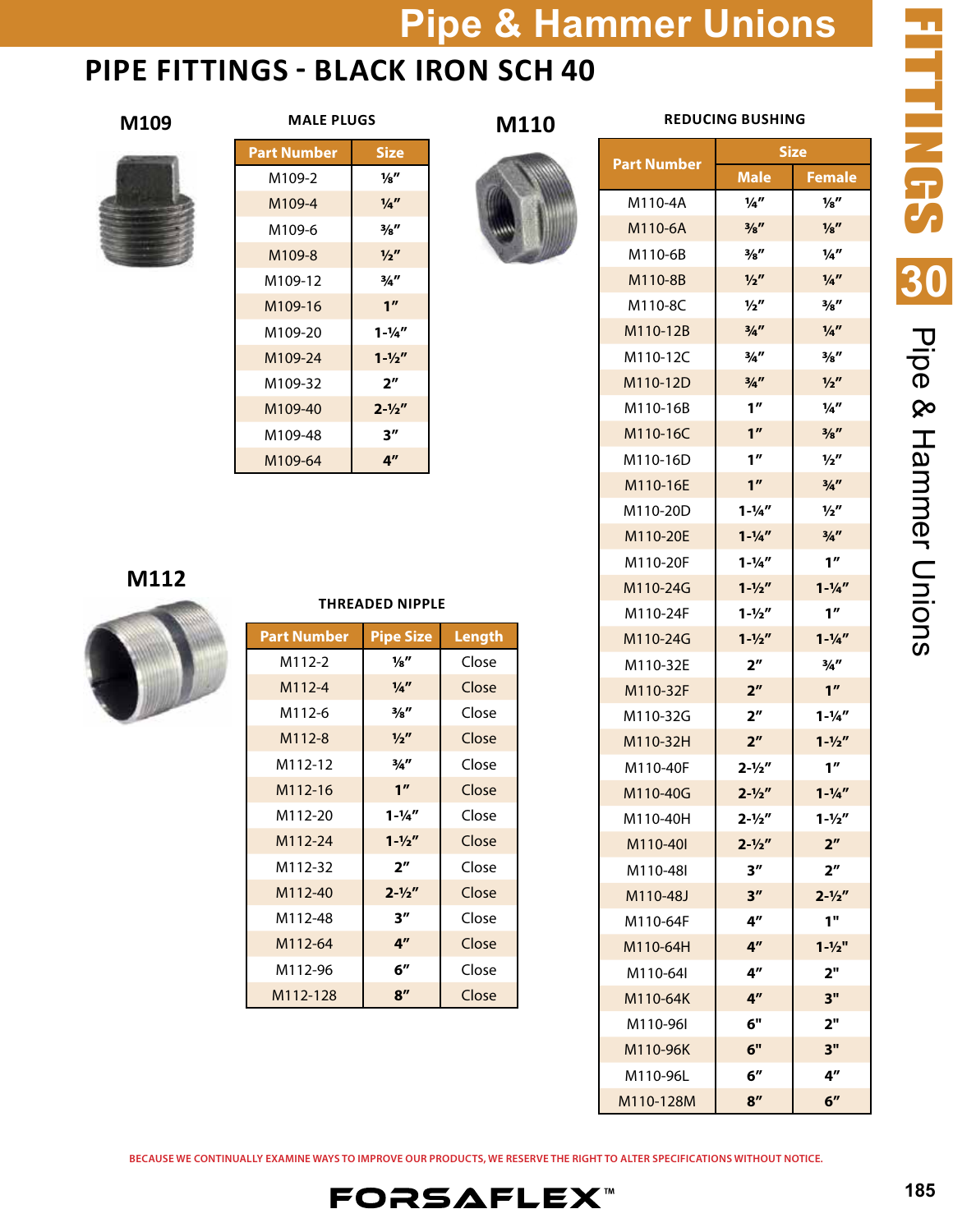## **Pipe & Hammer Unions PIPE FITTINGS - BLACK IRON SCH 40**

| M113 |                              | <b>THREADED NIPPLE</b>     |                   |                       | <b>THREADED NIPPLE</b>     |
|------|------------------------------|----------------------------|-------------------|-----------------------|----------------------------|
|      | <b>Part</b><br><b>Number</b> | <b>Pipe</b><br><b>Size</b> | Length            | Part<br><b>Number</b> | <b>Pipe</b><br><b>Size</b> |
|      | M113-2X1.5                   | $\frac{1}{8}$              | $1 - \frac{1}{2}$ | M113-8X1.5            | $\frac{1}{2}$              |
|      | M113-2X2                     | $\frac{1}{8}$              | 2 <sup>n</sup>    | M113-8X2              | $\frac{1}{2}$              |
|      | M113-2X2.5                   | $\frac{1}{8}$              | $2 - \frac{1}{2}$ | M113-8X2.5            | $\frac{1}{2}$              |
|      | M113-2X3                     | $\frac{1}{8}$              | 3''               | M113-8X3              | $\frac{1}{2}$              |
|      | M113-2X3.5                   | $\frac{1}{8}$              | $3 - \frac{1}{2}$ | M113-8X3.5            | $\frac{1}{2}$              |
|      | M113-2X4                     | $\frac{1}{8}$              | 4 <sup>''</sup>   | M113-8X4              | $\frac{1}{2}$              |
|      | M113-2X4.5                   | $\frac{1}{8}$              | $4 - \frac{1}{2}$ | M113-8X4.5            | $\frac{1}{2}$              |
|      | M113-2X5                     | $\frac{1}{8}$              | 5 <sup>''</sup>   | M113-8X5              | $\frac{1}{2}$              |
|      | M113-2X5.5                   | $\frac{1}{8}$              | $5 - \frac{1}{2}$ | M113-8X5.5            | $\frac{1}{2}$              |
|      | M113-2X6                     | $\frac{1}{8}$              | 6''               | M113-8X6              | $\frac{1}{2}$              |
|      |                              |                            |                   |                       |                            |
|      | M113-4X1.5                   | $\frac{1}{4}$              | $1 - \frac{1}{2}$ | M113-12X1.5           | 3/4''                      |
|      | M113-4X2                     | 1⁄4″                       | 2 <sup>n</sup>    | M113-12X2             | 3/4''                      |
|      | M113-4X2.5                   | $\frac{1}{4}$              | $2 - \frac{1}{2}$ | M113-12X2.5           | 3/4''                      |
|      | M113-4X3                     | $\frac{1}{4}$              | 3''               | M113-12X3             | 3/4''                      |
|      | M113-4X3.5                   | $\frac{1}{4}$              | $3 - \frac{1}{2}$ | M113-12X3.5           | 3/4                        |
|      | M113-4X4                     | $\frac{1}{4}$              | 4 <sup>''</sup>   | M113-12X4             | 3/4''                      |
|      | M113-4X4.5                   | $\frac{1}{4}$              | $4 - \frac{1}{2}$ | M113-12X4.5           | 3/4''                      |
|      | M113-4X5                     | $\frac{1}{4}$              | 5''               | M113-12X5             | 3/4''                      |
|      | M113-4X5.5                   | $\frac{1}{4}$              | $5 - \frac{1}{2}$ | M113-12X5.5           | 3/4                        |
|      | M113-4X6                     | $\frac{1}{4}$              | 6"                | M113-12X6             | 3/4''                      |
|      |                              |                            |                   |                       |                            |
|      | M113-6X1.5                   | 3/8″                       | $1 - \frac{1}{2}$ | M113-16X2             | 1 <sup>''</sup>            |
|      | M113-6X2                     | $\frac{3}{8}$ "            | 2 <sup>n</sup>    | M113-16X2.5           | 1 <sup>''</sup>            |
|      | M113-6X2.5                   | $\frac{3}{8}$ "            | $2 - \frac{1}{2}$ | M113-16X3             | 1 <sup>''</sup>            |
|      | M113-6X3                     | $\frac{3}{8}$ "            | 3 <sup>''</sup>   | M113-16X3.5           | 1 <sup>n</sup>             |
|      | M113-6X3.5                   | $\frac{3}{8}$ "            | $3 - \frac{1}{2}$ | M113-16X4             | 1 <sup>''</sup>            |
|      | M113-6X4                     | $\frac{3}{8}$ "            | 4 <sup>''</sup>   | M113-16X4.5           | 1 <sup>''</sup>            |
|      | M113-6X4.5                   | 3/8″                       | $4 - \frac{1}{2}$ | M113-16X5             | 1 <sup>''</sup>            |
|      | M113-6X5                     | $\frac{3}{8}$ "            | 5 <sup>''</sup>   | M113-16X5.5           | 1 <sup>''</sup>            |
|      | M113-6X5.5                   | 3⁄8″                       | $5 - \frac{1}{2}$ | M113-16X6             | 1 <sup>''</sup>            |
|      | M113-6X6                     | $\frac{3}{8}$ "            | 6"                |                       |                            |

| Part<br><b>Number</b> | <b>Pipe</b><br><b>Size</b> | Length            |
|-----------------------|----------------------------|-------------------|
| M113-8X1.5            | $\frac{1}{2}$              | $1 - \frac{1}{2}$ |
| M113-8X2              | 1/2''                      | 2 <sup>''</sup>   |
| M113-8X2.5            | $\frac{1}{2}$              | $2 - \frac{1}{2}$ |
| M113-8X3              | $\frac{1}{2}$              | 3''               |
| M113-8X3.5            | $\frac{1}{2}$              | $3 - \frac{1}{2}$ |
| M113-8X4              | $\frac{1}{2}$              | 4 <sup>''</sup>   |
| M113-8X4.5            | $\frac{1}{2}$              | $4 - \frac{1}{2}$ |
| M113-8X5              | $\frac{1}{2}$              | 5''               |
| M113-8X5.5            | $\frac{1}{2}$              | $5 - \frac{1}{2}$ |
| M113-8X6              | 1/2''                      | 6''               |
|                       |                            |                   |
| M113-12X1.5           | 3/4                        | $1 - \frac{1}{2}$ |
| M113-12X2             | $\frac{3}{4}$ "            | 2 <sup>n</sup>    |
| M113-12X2.5           | 3/4                        | $2 - \frac{1}{2}$ |
| M113-12X3             | 3/4''                      | 3″                |
| M113-12X3.5           | 3/4                        | $3 - \frac{1}{2}$ |
| M113-12X4             | 3/4''                      | 4"                |
| M113-12X4.5           | 3/4                        | $4 - \frac{1}{2}$ |
| M113-12X5             | 3/4''                      | 5"                |
| M113-12X5.5           | $\frac{3}{4}$ "            | $5 - \frac{1}{2}$ |
| M113-12X6             | $\frac{3}{4}$ "            | 6″                |
|                       |                            |                   |
| M113-16X2             | 1″                         | 2″                |
| M113-16X2.5           | 1 <sup>''</sup>            | $2 - \frac{1}{2}$ |
| M113-16X3             | 1''                        | 3''               |
| M113-16X3.5           | 1″                         | $3 - \frac{1}{2}$ |
| M113-16X4             | 1 <sup>''</sup>            | 4 <sup>''</sup>   |
| M113-16X4.5           | 1 <sup>''</sup>            | $4 - \frac{1}{2}$ |
| M113-16X5             | 1 <sup>''</sup>            | 5"                |
| M113-16X5.5           | 1''                        | $5 - \frac{1}{2}$ |
| M113-16X6             | 1''                        | 6''               |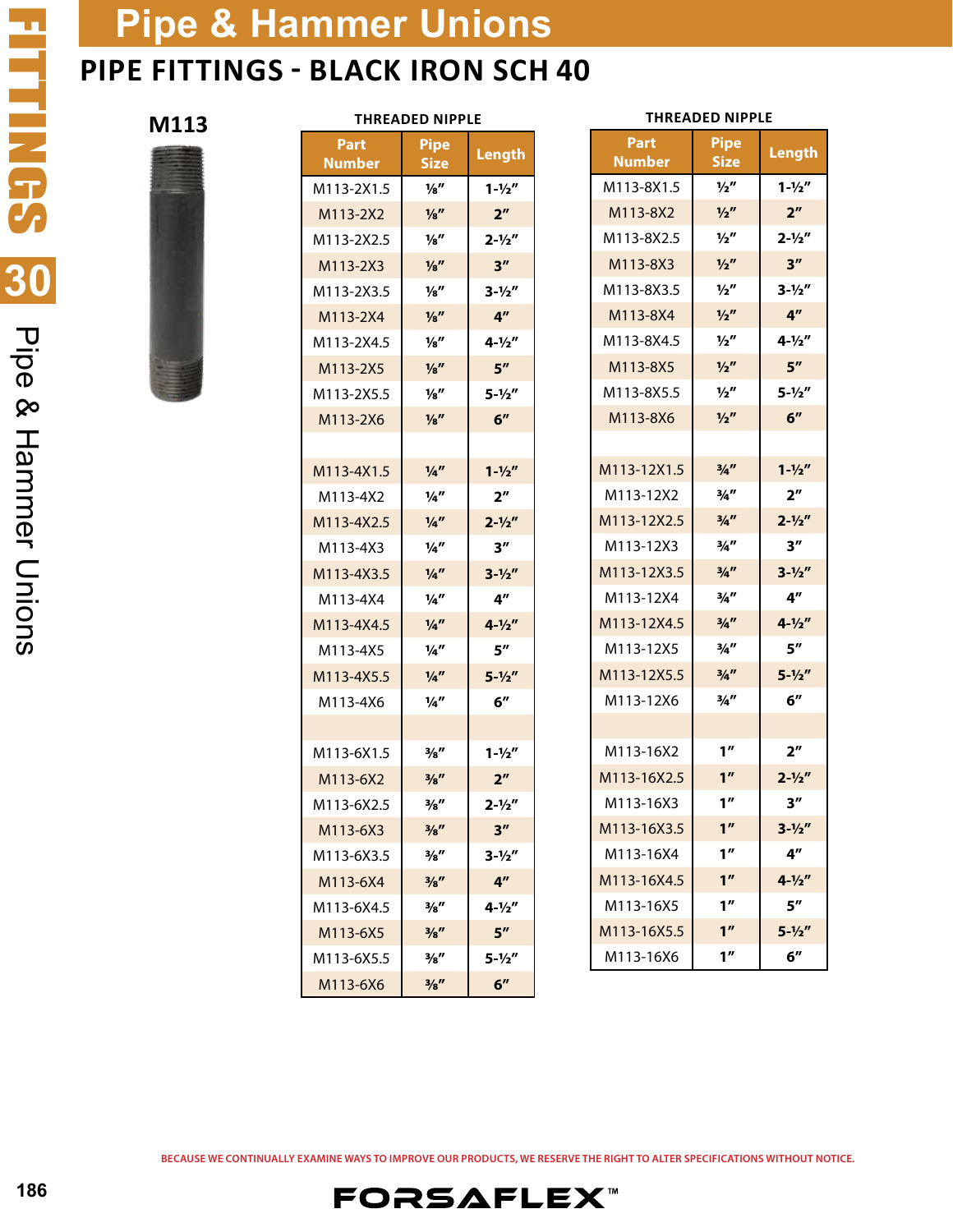### **PIPE FITTINGS - BLACK IRON SCH 40**



#### **THREADED NIPPLE**



| THREADED NIPPLE |                     |                    |  |
|-----------------|---------------------|--------------------|--|
| Part<br>Number  | Pipe<br><b>Size</b> | Length             |  |
| M113-20X2       | $1 - \frac{1}{4}$   | 2 <sup>n</sup>     |  |
| M113-20X2.5     | $1 - \frac{1}{4}$   | $2 - \frac{1}{2}$  |  |
| M113-20X3       | $1 - \frac{1}{4}$   | 3''                |  |
| M113-20X3.5     | $1 - \frac{1}{4}$   | $3 - \frac{1}{2}$  |  |
| M113-20X4       | $1 - \frac{1}{4}$   | 4 <sup>''</sup>    |  |
| M113-20X4.5     | $1 - \frac{1}{4}$   | $4 - \frac{1}{2}$  |  |
| M113-20X5       | $1 - \frac{1}{4}$   | 5''                |  |
| M113-20X5.5     | $1 - \frac{1}{4}$   | $5 - \frac{1}{2}$  |  |
| M113-20X6       | $1 - \frac{1}{4}$   | 6 <sup>''</sup>    |  |
|                 |                     |                    |  |
| M113-24X2       | $1 - \frac{1}{2}$   | 2 <sup>''</sup>    |  |
| M113-24X2.5     | $1 - \frac{1}{2}$   | $2 - \frac{1}{2}$  |  |
| M113-24X3       | $1 - \frac{1}{2}$   | 3''                |  |
| M113-24X3.5     | $1 - \frac{1}{2}$   | $3 - \frac{1}{2}$  |  |
| M113-24X4       | $1 - \frac{1}{2}$   | $4^{\prime\prime}$ |  |
| M113-24X4.5     | $1 - \frac{1}{2}$   | $4 - \frac{1}{2}$  |  |
| M113-24X5       | $1 - \frac{1}{2}$   | 5"                 |  |
| M113-24X5.5     | $1 - \frac{1}{2}$   | $5 - \frac{1}{2}$  |  |
| M113-24X6       | $1 - \frac{1}{2}$   | 6''                |  |
|                 |                     |                    |  |
| M113-32X2.5     | 2″                  | $2 - \frac{1}{2}$  |  |
| M113-32X3       | 2 <sup>n</sup>      | 3 <sup>''</sup>    |  |
| M113-32X3.5     | 2 <sup>''</sup>     | $3 - \frac{1}{2}$  |  |
| M113-32X4       | 2 <sup>n</sup>      | 4 <sup>n</sup>     |  |
| M113-32X4.5     | $2^{\prime\prime}$  | $4 - \frac{1}{2}$  |  |
| M113-32X5       | 2 <sup>''</sup>     | 5 <sup>''</sup>    |  |
| M113-32X5.5     | 2 <sup>''</sup>     | $5 - \frac{1}{2}$  |  |
| M113-32X6       | 2 <sup>n</sup>      | 6 <sup>''</sup>    |  |

### **THREADED NIPPLE**

| Part<br>Number | <b>Pipe</b><br><b>Size</b> | Length             |
|----------------|----------------------------|--------------------|
| M113-40X3      | $2 - \frac{1}{2}$          | 3"                 |
| M113-40X3.5    | $2 - \frac{1}{2}$          | $3 - \frac{1}{2}$  |
| M113-40X4      | $2 - \frac{1}{2}$          | 4"                 |
| M113-40X4.5    | $2 - \frac{1}{2}$          | $4 - \frac{1}{2}$  |
| M113-40X5      | $2 - \frac{1}{2}$          | 5"                 |
| M113-40X5.5    | $2 - \frac{1}{2}$          | $5 - \frac{1}{2}$  |
| M113-40X6      | $2 - \frac{1}{2}$          | б"                 |
|                |                            |                    |
| M113-48X3      | 3''                        | 3″                 |
| M113-48X3.5    | 3″                         | $3 - \frac{1}{2}$  |
| M113-48X4      | 3''                        | $4^{\prime\prime}$ |
| M113-48X4.5    | 3''                        | $4 - \frac{1}{2}$  |
| M113-48X5      | 3''                        | $5^{\prime\prime}$ |
| M113-48X5.5    | 3''                        | $5 - \frac{1}{2}$  |
| M113-48X6      | 3″                         | 6''                |
|                |                            |                    |
| M113-64X4.0    | 4″                         | 4"                 |
| M113-64X4.5    | 4 <sup>''</sup>            | $4 - \frac{1}{2}$  |
| M113-64X5      | 4"                         | $5^{\prime\prime}$ |
| M113-64X5.5    | 4"                         | $5 - \frac{1}{2}$  |
| M113-64X6      | 4″                         | 6''                |
|                |                            |                    |
| M113-96X6      | $6^{\prime\prime}$         | 6″                 |
| M113-96X8      | 6''                        | 8''                |
| M113-96X12     | 6''                        | 12″                |

### **M114**



**WELDABLE HALF COUPLINGS**

| <b>Part Number</b> | <b>Size</b>     |
|--------------------|-----------------|
| M114-2             | 1⁄8″            |
| M114-4             | $\frac{1}{4}$   |
| M114-6             | $\frac{3}{8}$   |
| M114-8             | $\frac{1}{2}$   |
| M114-12            | $\frac{3}{4}$ " |
| M114-16            | 1 <sup>II</sup> |

**WELDABLE HALF COUPLINGS**

| <b>Part Number</b> | <b>Size</b>        |
|--------------------|--------------------|
| M114-20            | $1 - \frac{1}{4}$  |
| M114-24            | $1 - \frac{1}{2}$  |
| M114-32            | $2^{\prime\prime}$ |
| M114-40            | $2 - \frac{1}{2}$  |
| M114-48            | יי ד               |
| M114-64            | 4″                 |

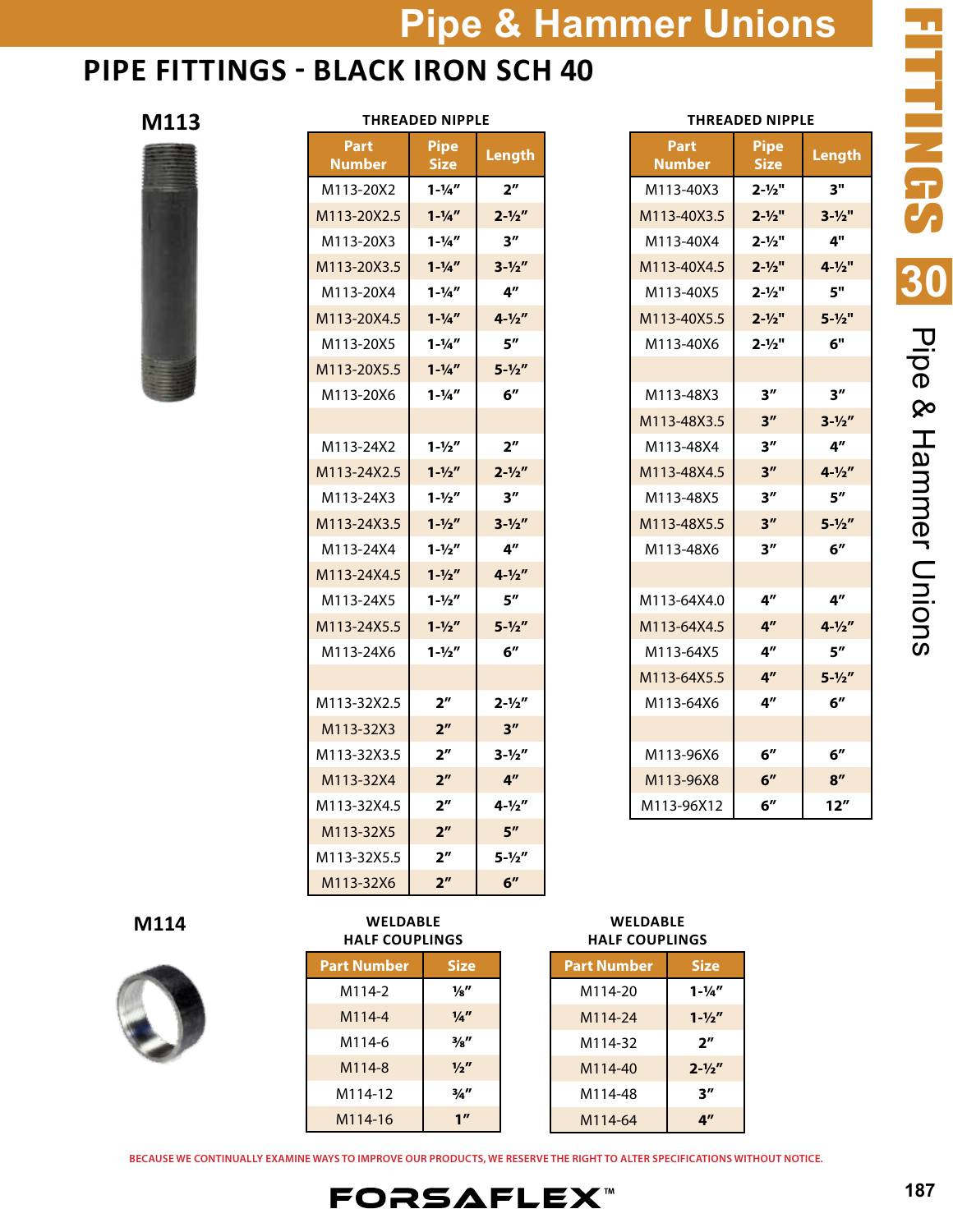

**M116**

| <b>STREET ELBOW</b> |  |
|---------------------|--|
|---------------------|--|

**M119** 

### **REDUCING COUPLING**



**M124**

| Part Number | <b>Size</b>       |
|-------------|-------------------|
| M116-2      | 1⁄8″              |
| M116-4      | $\frac{1}{4}$     |
| M116-6      | $\frac{3}{8}$ "   |
| M116-8      | $\frac{1}{2}$     |
| M116-12     | 3/4''             |
| M116-16     | 1 <sup>''</sup>   |
| M116-20     | $1 - \frac{1}{4}$ |
| M116-24     | $1 - \frac{1}{2}$ |
| M116-32     | 2 <sup>n</sup>    |
| M116-40     | $2 - \frac{1}{2}$ |
| M116-48     | 3″                |
| M116-64     | 4 <sup>n</sup>    |



| <b>Part Number</b>  | <b>Size</b>        |
|---------------------|--------------------|
| M124-2              | ¼″                 |
| M124-4              | $\frac{1}{4}$      |
| M124-6              | $\frac{3}{8}$ "    |
| M124-8              | $\frac{1}{2}$      |
| M124-12             | 3/4″               |
| M <sub>124-16</sub> | 1 <sup>''</sup>    |
| M124-20             | $1 - \frac{1}{4}$  |
| M124-24             | $1 - \frac{1}{2}$  |
| M124-32             | $2^{\prime\prime}$ |
| M124-40             | $2 - \frac{1}{2}$  |
| M124-48             | $3^{\prime\prime}$ |



#### **TEFLON TAPE**

| <b>Description</b>     | <b>Part Number</b> |
|------------------------|--------------------|
| 1/2" White Teflon Tape | TFT-008            |
| 1/2" Pink Teflon Tape  | PTT-008            |



| M119-6A  | $^{3}/_{8}$         | $\frac{1}{8}$      |
|----------|---------------------|--------------------|
| M119-6B  | $\frac{3}{8}$ "     | $\frac{1}{4}$      |
| M119-8A  | $\frac{1}{2}$       | $\frac{1}{8}$      |
| M119-8B  | $\frac{1}{2}$       | 1⁄4″               |
| M119-8C  | $\frac{1}{2}$       | $\frac{3}{8}$ "    |
| M119-12B | 3/4''               | $\frac{1}{4}$      |
| M119-12C | 3/4                 | $\frac{3}{8}$ "    |
| M119-12D | 3/4''               | $\frac{1}{2}$      |
| M119-16B | 1 <sup>''</sup>     | $\frac{1}{4}$      |
| M119-16C | 1 <sup>''</sup>     | $\frac{3}{8}$ "    |
| M119-16D | 1 <sup>''</sup>     | $\frac{1}{2}$      |
| M119-16E | 1''                 | 3/4''              |
| M119-20B | $1 - \frac{1}{4}$   | $\frac{1}{4}$ "    |
| M119-20C | $1 - \frac{1}{4}$   | 3/8"               |
| M119-20D | $1 - \frac{1}{4}$   | $1/2$ "            |
| M119-20F | $1 - \frac{1}{4}$ " | $\frac{3}{4}$ "    |
| M119-20F | $1 - \frac{1}{4}$   | 1 <sup>''</sup>    |
| M119-24D | $1 - \frac{1}{2}$   | $\frac{1}{2}$      |
| M119-24E | $1 - \frac{1}{2}$   | 3/4''              |
| M119-24F | $1 - \frac{1}{2}$   | 1 <sup>''</sup>    |
| M119-24G | $1 - \frac{1}{2}$   | $1 - \frac{1}{4}$  |
| M119-32E | 2 <sup>''</sup>     | $\frac{3}{4}$ "    |
| M119-32F | 2 <sup>n</sup>      | 1 <sup>''</sup>    |
| M119-32G | 2 <sup>''</sup>     | $1 - \frac{1}{4}$  |
| M119-32H | 2 <sup>n</sup>      | $1 - \frac{1}{2}$  |
| M119-40F | $2 - \frac{1}{2}$   | 1''                |
| M119-40G | $2 - \frac{1}{2}$   | $1 - \frac{1}{4}$  |
| M119-40H | $2 - \frac{1}{2}$   | $1 - \frac{1}{2}$  |
| M119-40I | $2 - \frac{1}{2}$   | 2 <sup>n</sup>     |
| M119-48G | 3''                 | $1 - \frac{1}{4}$  |
| M119-48H | 3''                 | $1 - \frac{1}{2}$  |
| M119-48I | 3″                  | 2 <sup>''</sup>    |
| M119-48J | 3''                 | $2 - \frac{1}{2}$  |
| M119-64I | 4"                  | 2 <sup>n</sup>     |
| M119-64J | 4 <sup>''</sup>     | $2 - \frac{1}{2}$  |
| M119-64K | 4″                  | $3^{\prime\prime}$ |

**BECAUSE WE CONTINUALLY EXAMINE WAYS TO IMPROVE OUR PRODUCTS, WE RESERVE THE RIGHT TO ALTER SPECIFICATIONS WITHOUT NOTICE.**

**FORSAFLEX**™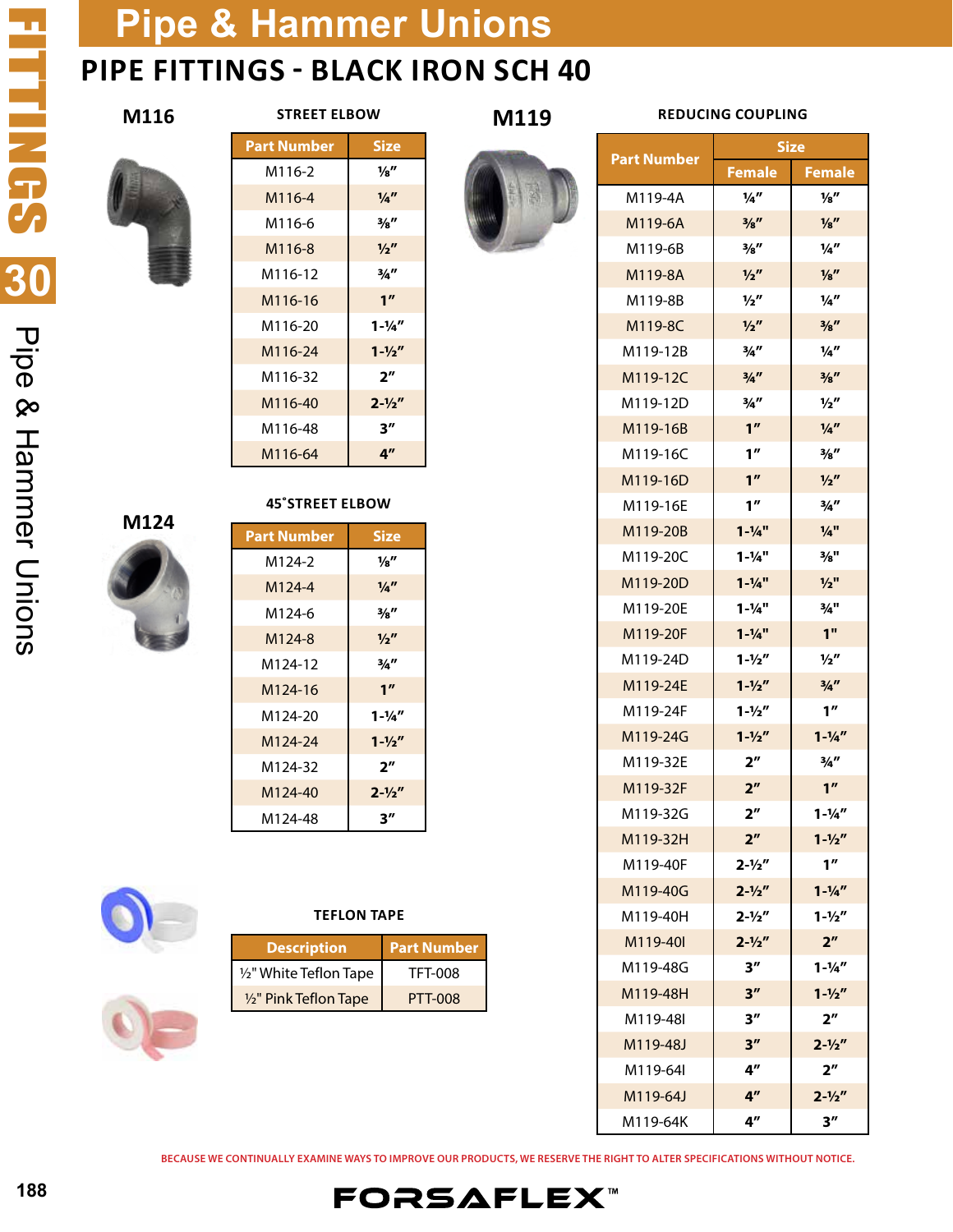### **PIPE FITTINGS - FLANGE**



#### **THREADED 150 lbs STEEL FLANGE (RAISED FACE)**

| <b>Size</b>        | <b>Part Number</b> |  |
|--------------------|--------------------|--|
| $1 - \frac{1}{2}$  | FLT150-150         |  |
| 2 <sup>n</sup>     | FLT150-200         |  |
| 3''                | FLT150-300         |  |
| $4^{\prime\prime}$ | FLT150-400         |  |
| 6″                 | FIT150-600         |  |
| $\mathbf{R}''$     | FLT150-800         |  |
| 10''               | FLT150-1000        |  |
| 12"                | FLT150-1200        |  |
|                    |                    |  |

**For 316 stainless add suffix -S6.**

### **THREADED 300 lbs STEEL FLANGE (RAISED FACE)**

| Size              | <b>Part Number</b> |
|-------------------|--------------------|
| $1 - \frac{1}{2}$ | FIT300-150         |
| 2 <sup>n</sup>    | FLT300-200         |
| 3''               | FIT300-300         |
| 4"                | FIT300-400         |
| 6″                | FIT300-600         |
| 8''               | FLT300-800         |
| 10"               | FLT300-1000        |
| 12"               | FLT300-1200        |
|                   | ٠<br>п<br>. .      |

**For 316 stainless add suffix -S6.**



#### **FLOATING / LAP JOINT 150 lbs FLANGE**

| Size           | <b>Part Number</b> |  |
|----------------|--------------------|--|
| 2 <sup>n</sup> | FLLJ150-200        |  |
| 3''            | FLLJ150-300        |  |
| 4″             | FI I J150-400      |  |
| 6″             | FLLJ150-600        |  |
| ייפ            | FLLJ150-800        |  |
| 10''           | FLLJ150-1000       |  |
| 12''           | FLLJ150-1200       |  |

**For 316 stainless add suffix -S6.**



| <b>FLOATING / LAP JOINT</b> |  |
|-----------------------------|--|
| <b>300 lbs FLANGE</b>       |  |

| <b>Size</b>    | <b>Part Number</b> |
|----------------|--------------------|
| 2 <sup>n</sup> | FLLJ300-200        |
| 3''            | FLLJ300-300        |
| 4″             | FLLJ300-400        |
| 6''            | FLLJ300-600        |
| ጸ"             | FLLJ300-800        |
| 10''           | FLLJ300-1000       |
| 12''           | FLLJ300-1200       |

**For 316 stainless add suffix -S6.**



### **THREADED 125 lbs CAST FLANGE (FLAT FACE)**

| ITLAI TALEJ       |             |  |
|-------------------|-------------|--|
| <b>Size</b>       | Part Number |  |
| $1 - \frac{1}{2}$ | FLT125-150  |  |
| 2 <sup>n</sup>    | FLT125-200  |  |
| $2 - \frac{1}{2}$ | FLT125-250  |  |
| 3''               | FLT125-300  |  |
| 4″                | FLT125-400  |  |
| 5''               | FLT125-500  |  |
| б"                | FLT125-600  |  |

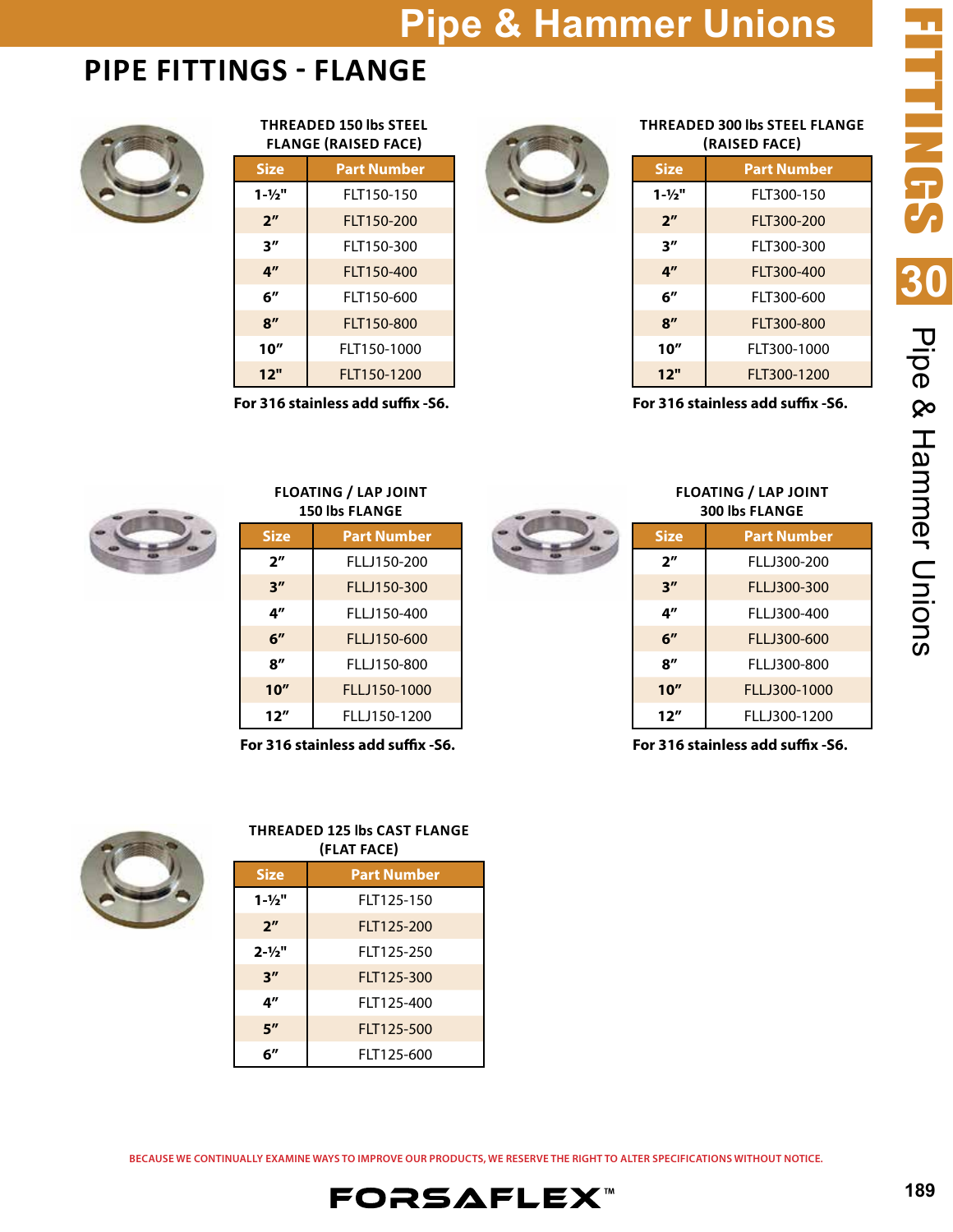







|                   | <b>Red SBR</b><br><b>Flange Gasket</b> | <b>Abestos Free</b><br><b>Fiber Gasket</b> | <b>Metal Ring</b><br><b>Flange Gasket</b> | 150 lbs Flange<br><b>Bolt Kit</b> |
|-------------------|----------------------------------------|--------------------------------------------|-------------------------------------------|-----------------------------------|
| <b>Size</b>       | <b>Part Number</b>                     |                                            |                                           | <b>Part Number</b>                |
| $1 - \frac{1}{2}$ | FI G-150-RS                            | $FI$ G-150-FG                              | $FI$ G-150-MG                             | <b>FL-150-BK</b>                  |
| 2 <sup>''</sup>   | <b>FIG-200-RS</b>                      | <b>FLG-200-FG</b>                          | <b>FLG-200-MG</b>                         | <b>FL-200-BK</b>                  |
| 3''               | <b>FLG-300-RS</b>                      | <b>FLG-300-FG</b>                          | <b>FLG-300-MG</b>                         | <b>FL-300-BK</b>                  |
| 4 <sup>''</sup>   | <b>FLG-400-RS</b>                      | <b>FLG-400-FG</b>                          | <b>FLG-400-MG</b>                         | <b>FL-400-BK</b>                  |
| 6''               | <b>FLG-600-RS</b>                      | FI G-600-FG                                | <b>FLG-600-MG</b>                         | <b>FL-600-BK</b>                  |
| 8''               | <b>FLG-800-RS</b>                      | <b>FLG-800-FG</b>                          | <b>FLG-800-MG</b>                         | <b>FL-800-BK</b>                  |
| 10''              | <b>FLG-1000-RS</b>                     | <b>FLG-1000-FG</b>                         | <b>FLG-1000-MG</b>                        | FL-1000-BK                        |
| 12"               | <b>FLG-1200-RS</b>                     | <b>FLG-1200-FG</b>                         | <b>FLG-1200-MG</b>                        | FL-1200-BK                        |



### **WELDED FLANGE REDUCERS (THIN)**

| <b>Part Number</b> | <b>Size &amp; Description</b> |
|--------------------|-------------------------------|
| <b>FLWR-4030</b>   | 4" x 3" Flange Reduer Plate   |
| <b>FLWR-6040</b>   | 6" x 4" Flange Reduer Plate   |
| <b>FLWR-8060</b>   | 8" x 6" Flange Reduer Plate   |
| <b>FLWR-1080</b>   | 10" x 8" Flange Reduer Plate  |
| FLWR-1210          | 12" x 10" Flange Reduer Plate |



### **FLANGE 45˚**

| <b>Part Number</b> | <b>Size &amp; Description</b> |
|--------------------|-------------------------------|
| FLEL45-4040        | 4" Flange 45° Elbow           |
| FLEL45-6060        | 6" Flange 45° Elbow           |
| FLEL45-8080        | 8" Flange 45° Elbow           |
| FLEL45-1010        | 10" Flange 45° Elbow          |
| FLEL45-1212        | 12" Flange 45° Elbow          |



### **CAST 150lbs FLANGE REDUCERS (THICK)**

| <b>Part Number</b> | <b>Size &amp; Description</b> |
|--------------------|-------------------------------|
| <b>FLCR-4030</b>   | 4" x 3" Flange Reducer        |
| <b>FLCR-6040</b>   | 6" x 4" Flange Reducer        |
| <b>FLCR-8060</b>   | 8" x 6" Flange Reducer        |
| <b>FLCR-1080</b>   | 10" x 8" Flange Reducer       |
| <b>FLCR-1210</b>   | 12" x 10" Flange Reducer      |



### **FLANGE 90˚**

| <b>Part Number</b> | <b>Size &amp; Description</b> |
|--------------------|-------------------------------|
| FLEL90-4040        | 4" Flange 90° Elbow           |
| FLEL90-6060        | 6" Flange 90° Elbow           |
| FLEL90-8080        | 8" Flange 90° Elbow           |
| FLEL90-1010        | 10" Flange 90° Elbow          |
| FLEL90-1212        | 12" Flange 90° Elbow          |